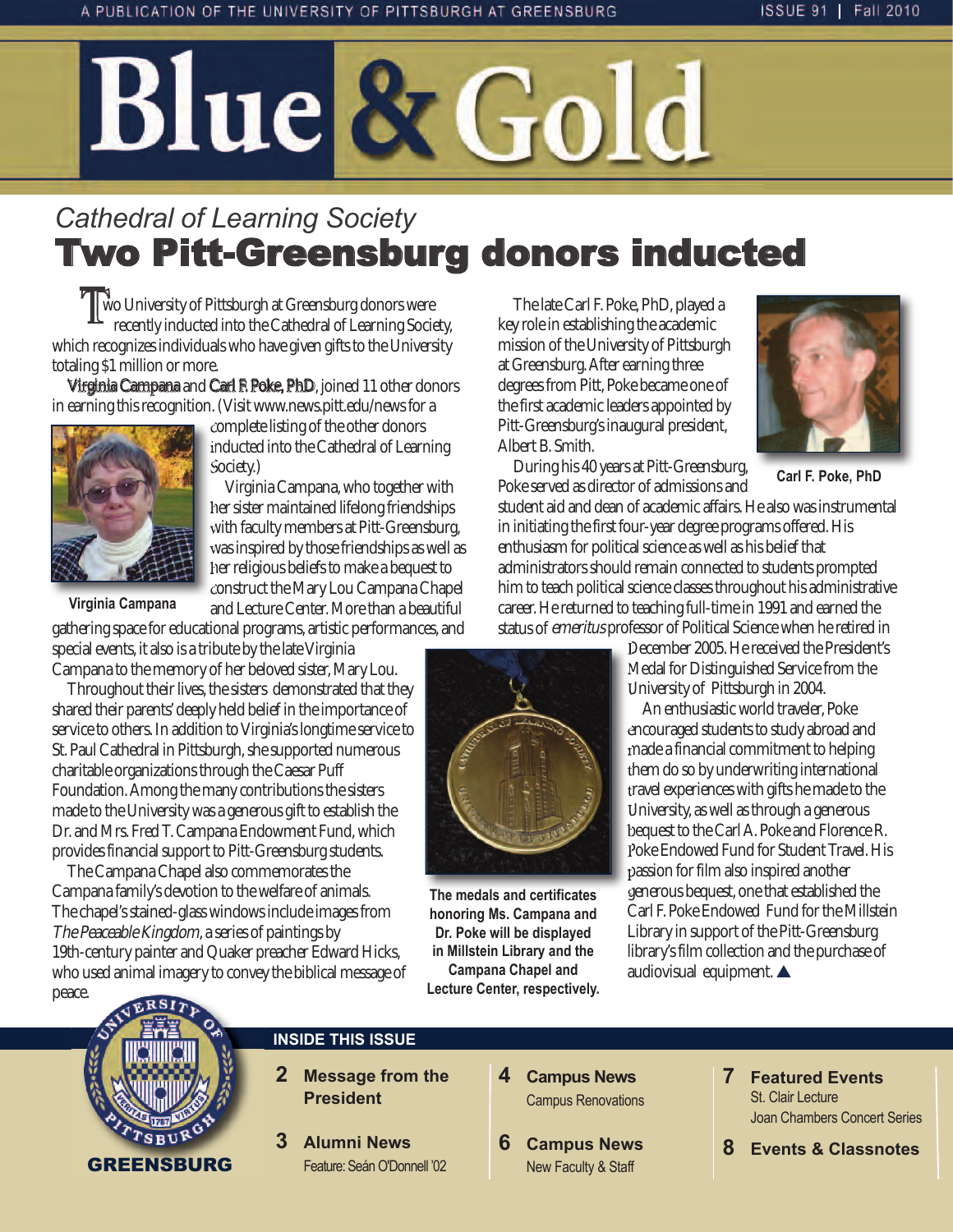# from the President

are proud to see the generosity of Dr. Carl Poke and Virginia Campana recognized by their induction into the Cathedral of Learning Society. They were each able to donate \$1 million or more to our campus—donations which continue to benefit our faculty, staff, students, and the greater community.



Most recently, we received notice that another member of our campus community, the Honorable John Driscoll, will be recognized with

the Legacy Laureate Award in October. This award was established in 2000 to honor University of Pittsburgh alumni for their outstanding personal and professional accomplishments. Judge Driscoll's contributions to the overall good of our community extend from our own campus to the national level. At Pitt-Greensburg, he is a valued member of our Advisory Board while providing time, talent, and financial support to many of our projects and programs. Watch for more details in our next issue of the Blue & Gold.

I wish to express my appreciation to each of our donors who support our mission to educate students who are prepared to face the challenges of tomorrow. Your gift to Pitt-Greensburg, no matter how big or small, changes lives. Whether it's through a scholarship that provides financial assistance to a student in need or a donation to a capital campaign project that improves our facilities—your gift makes a difference. To see the 2009-2010 honor roll, please visit www.greensburg.pitt.edu/alumni/honorroll.

As educators, we are at a watershed moment in history. Problems in preK through 12 education are forcing colleges and universities to do more for their students at the front end, such as offering remedial training in basic reading and math skills with far less as government support decreases.

To prepare for these changes—which will only continue as time goes on—I challenged members of the faculty and staff to articulate a "new normal" for the University of Pittsburgh at Greensburg during the annual President's Retreat. Calling on the abundant creativity that exists among our faculty and staff, I asked them to look at who they thought our students will be in the future and what will they be studying. I am currently reviewing their suggestions for feasibility and look forward to sharing these ideas with you as we bring them to fruition.

My hope is that we will be able to follow Diane Ravitch's advice in The Death and Life of the Great American School System and continue to offer an excellent and relevant curriculum taught by passionate, well-educated teachers.

Sharon P. Smith

*President*

### University of Pittsburgh at Greensburg

Blue & Gold is published by the Office of University Relations and Institutional Advancement.

> 150 Finoli Drive, Lynch Hall 203 Greensburg, PA 15601 724-836-7497

upgmedia@pitt.edu www.greensburg.pitt.edu

## Advisory Board

Summer 2010

Laura Wagner Aftosmis Gary A. Amelio. Esq. David G. Assard Barbara J. Christner, Esq. Hon. John J. Driscoll David M. Hanna H. Phipps Hoffstot III Michael T. Lordi, Esq. Jennifer A. Miele Paul G. Nickoloff

Anthony M. Perricelli Hon. Debra A. Pezze Robert Rogalski Steve Ryan Jr. Clarence B. Smail Jack D. Smith, MD Louis T. Steiner Michael J. Stewart, Esq. A. David Tilstone (Chair) Thomas M. Yarabinetz

Robert H. Davis Jack H. Millstein Jr. Joseph V. Morford Jr. Emeritus William A. Roach John A. Robertshaw Jr. Louis A. Steiner

#### Ex-Officio

Brian Brown Brandi S. Darr Frank D. Wilson, PhD Amber A. McAlister, PhD Mary Lynn Yothers, DC

#### President's Cabinet

Sharon P. Smith, PhD President

Joyce E. Bucchi Director, Human Resources

Rick A. Fogle Dean of Student Services

Susan M. Isola Director, Media Relations

J. Wesley Jamison, PhD Vice President for Academic Affairs

Jodi B. Kraisinger Director, University Relations and Institutional Advancement

William E. Martin Director, Computing Services and Telecommunications

Dean E. Nelson, PhD Assistant Vice President for Academic Affairs

Carl A. Rossman Vice President for Administrative Affairs

Photo credits: University of Pittsburgh at Greensburg

The Blue & Gold is published for alumni and friends of the University of Pittsburgh at Greensburg. Questions and comments should be directed to the Office of University Relations and Institutional Advancement.

The University of Pittsburgh at Greensburg is an affirmative action, equal opportunity institution.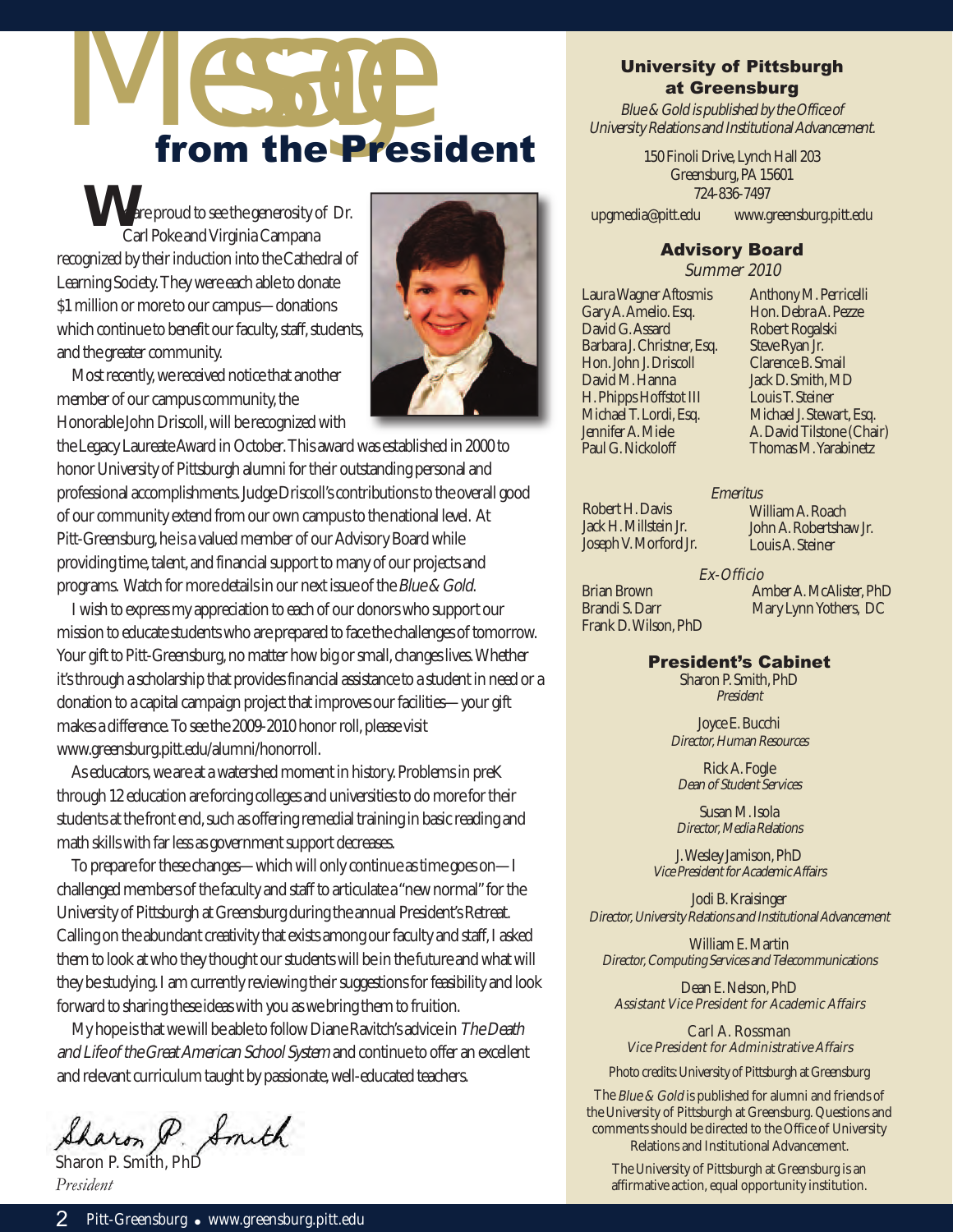## O'Donnell releases debut album

**During a recent Pitt-Greensburg alumni gathering,** songwriter Seán O'Donnell '02 shared that his first studio album, Emotional Apocrypha of the Bubblegum Gospel, is now available online and in area record stores. A mix of surreal love-songs and psych-folk ballads, Apocrypha showcases his unique lo-fi, DIY ethic and influences.

Monkey Corner Records produced and distributed the album. It is online at http://monkeycorner.net/sean.

Raised in Hempfield Township, PA, O'Donnell has been enthralled by music ever since he saw his uncle's bagpipe band. A skilled bagpiper himself, he performs for weddings, funerals, and festivals across Western Pennsylvania.

Also a talented guitarist, O'Donnell has collaborated with many bands, including Truth in Advertising, The Standard Issues, and Farm Gold Ensemble. He has performed his many original songs around Pittsburgh, and several have debuted on local radio



stations WYEP and WPTS. Apocrypha's "Take Me Home to Pittsburgh" was included in the Pittsburgh Pirates' In-Game Entertainment in May 2010.

O'Donnell also is a founding editor of OpheliaStreet.com and a co-owner of Art Dimensions Pittsburgh. His company, Monkey Corner Industries,

published The Pittsburgh Monologue Project anthology in 2006, in partnership with the Sprout Fund.

When he's not performing, O'Donnell lives out his passion for the University of Pittsburgh working in the Office of Institutional Advancement in Oakland. He noted that his Pitt diploma is proudly displayed in his office.  $\blacktriangle$ 

## Save these dates.

## mock Graduate School Interviews

Any alumnus/a who has graduated from graduate school is invited to serve as an interviewer during the Graduate School Mock Interviews. This event is scheduled to take place between **October 10 through October 28**. Contact the Office of Alumni Affairs at 724-836-7496 or upgalum@pitt.edu to learn more or to volunteer as an interviewer.

## Speed Interviewing



**Joyce Dramel '97 (left) was one of 47 volunteers who provided guidance to juniors and seniors during the 2009 Speed Interviewing event.**

Pitt-Greensburg alumni are invited to serve as interviewers during this year's Speed Interviewing event on **Wednesday, October 27**. Contact the Office of Alumni Affairs at 724-836-7496 or by email at upgalum@pitt.edu to volunteer or to learn more.

## University of Pittsburgh Homecoming

The University of Pittsburgh Homecoming celebration in Oakland will be held **October 28, 29, 30, and 31**. Information is available at http://www.alumni.pitt.edu/homecoming/.

## Annual Holiday Networking & wine Tasting Event

The Pitt-Greensburg Alumni Association will host its annual Holiday Reception on **Friday, December 3,** at 7:30 pm. in Lynch Hall. Watch for more details, including costs, in the *Alumni Connection E-Newsletter* or at www.greensburg.pitt.edu/alumni. Reservations may be made by calling 724-836-7496 or e-mailing upgalum@pitt.edu.

## La Cultura winter Gala



**The 2010** *La Cultura* **Winter Gala celebrated "moving toward a greener future."**

Plans are moving forward for this year's *La Cultura*  Winter Gala, scheduled for January 15, 2011. Watch for details about this year's event. This is the 10th anniversary of the event, which benefits the President's Scholarship Fund. Tickets purchased before **December 15** receive a \$15 discount. Call 724-836-9942 for information about being a sponsor or purchasing tickets.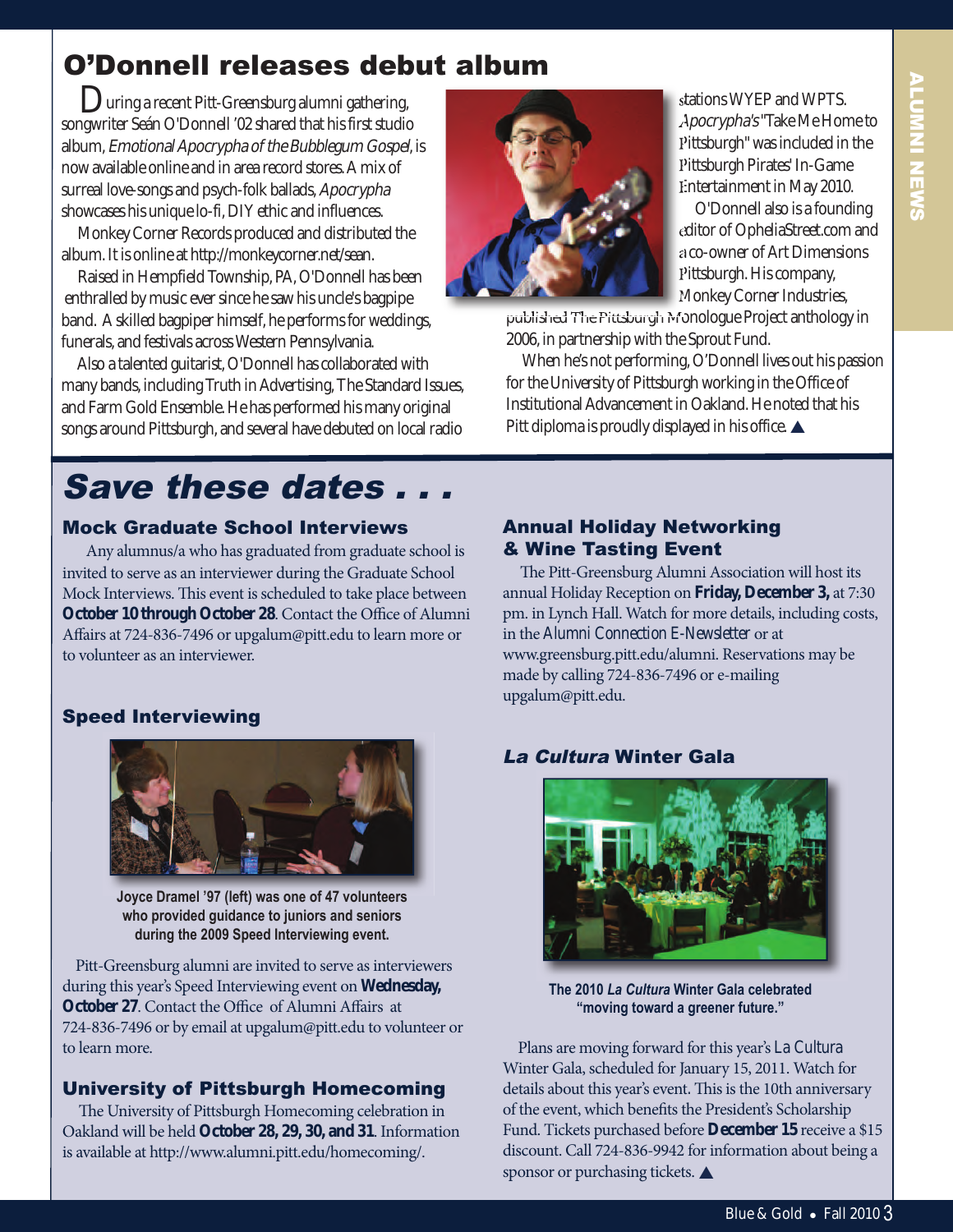## Renovations highlight summer activity

The University of Pittsburgh at Greensburg spent the late spring and summer making key renovations to campus. Most of this work was completed before students arrived on August 26.

#### New women's softball field

The most noticeable construction on campus is the new women's softball field that will be located across the road from the main portion of campus. Construction began on this project in July and is expected to be finished in October. The result will be an NCAA Division III regulation softball field that includes two cement dugouts, a batting cage, a pitching box for warm-ups, and parking for 20 to 25 vehicles.

#### millstein Library improvements

The renovations to Millstein Library were made possible through a \$25,000 grant from the Millstein Charitable Foundation and a \$15,000 grant from the H. Glenn Sample Jr MD Memorial Fund. Additional funding was provided through Pitt-Greensburg internal resources.

Construction began this spring to convert an existing staff lounge into a psychology lab suite that includes a large testing room, small testing room, observation room, and waiting area. Cameras have been installed for both security purposes

and for use in monitoring the psychology experiments. A microphone system was also installed for use with psychology experiments.

Additionally, the current periodical room was upgraded and an outdoor reading patio was constructed. Three other rooms were converted into two private study group rooms, two research assistant offices, and another office. A ribbon cutting ceremony was held Thursday, September 30.

**With the installation of a new sprinkler system in Robertshaw Hall, all residence halls on campus have sprinkler systems.** 



**Construction began in July for the new women's softball field.**



**A new patio area at Millstein Library highlights the summer renovations to the building.**



**The high-level bridge that spans Slate Run Creek was renovated with new steel and decking, as well as a fresh coat of paint.**



### Smith Hall

Roof-mounted heating, ventilation, and air conditioning equipment were replaced in Smith Hall this summer. Also replaced were the electric heating and water-chilled air conditioning system. Room 216 in Smith Hall received a face-lift with long tables and chairs replacing standard desks to make it more conducive to the hands-on, inquiry-based learning techniques to be used in teaching science to Education majors. A deep sink was also installed in this room.

### Sustainable Office and Classroom Building

Progress continues on the planning and design of Phase 1 of a new Sustainable Office and Classroom Building to be built between the Faculty Office Building and the Villages. Construction is expected to begin in March 2011

> and be completed within one year. Plans currently call for a 13,000 square foot building that will house an expanded computer lab, additional work and storage space for computer support and media and instructional technology services, two large classrooms, 10 faculty

offices, and a student lounge.

Other construction work on campus includes:

- Replacement of the sidewalk outside of the Ronnie Andrews Fitness Center;
- Conversion of the Lyceum space to offices and a conference room;
- Paving of the circle drive in front of Lynch Hall and new sod replaced in the center circle;
- Upgrading the facilities in Rossetti House to conform to current fire codes by installing appropriate warning devices and emergency lighting devices, as well as renovation of one public restroom to conform to ADA regulations;
- The temporary softball field will be converted back to a baseball field, which includes leveling and grading the facility to fix drainage issues, as well as putting sod back on the infield. Work is expected to be completed this fall.  $\blacktriangle$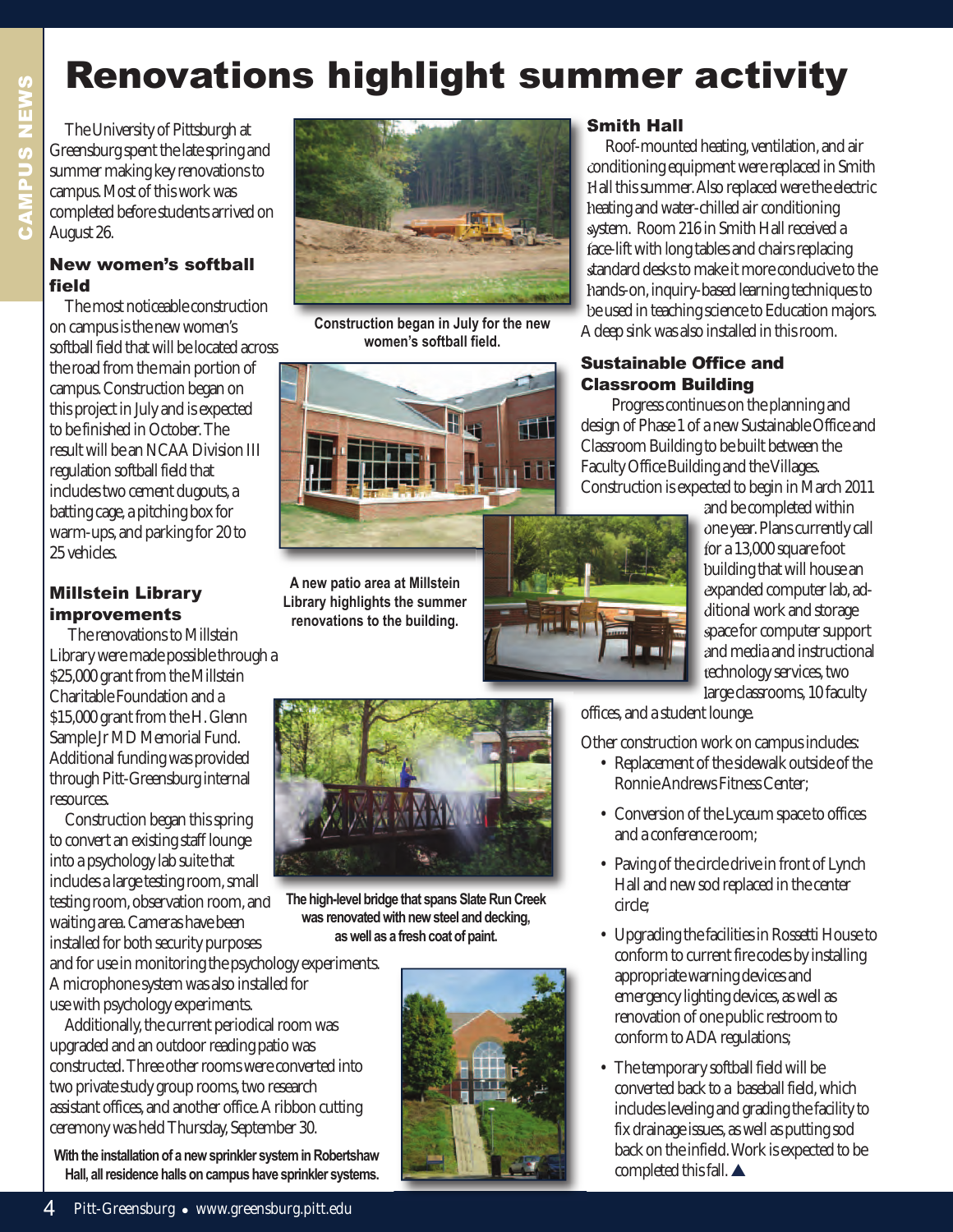## Class Notes . . . *continued from page 8*

**Tyler McCloskey '06** completed a full year of national community service with AmeriCorps in Pittsburgh where he taught English as a Second Language to adult immigrants and refugees. In August, he left for the Philippines where he will work in Coastal Resource Management with the Peace Corps.

**Amber Newcaster '01** and her husband Nick welcomed their first child, Jillian, on June 17, 2010.

**Ashlee Yingling '04** is living in Chicago and is employed as a company spokesperson for McDonald's USA.

**David Yurkovich '86** recently was promoted to manager of Editor Content at Zynx Health, a Los Angeles-based healthcare information company and industry leader. He and his wife, Dianne Pearce, recently adopted their first child, Sophie, from China's Jiangxi Province.

## Reconnect & win!

Since July, 126 Pitt-Greensburg alumni have reconnected with the University as part of the "Once a Bobcat, ALWAYS a Bobcat" contest. **Nicole Paterline '03**, the July prize package winner, received four large Pitt-Greensburg drinking glasses, four koozies, a Pitt-Greensburg wooden picture frame, pom poms, wave sticks, and a magnetic car paw. The August winner was **Jill Richter '97** who won a Pitt stadium blanket, Pitt-Greensburg golf umbrella, a magnetic car paw, pom poms, and wave sticks. Visit www.greensburg.pitt.edu/alumni/win for details, rules, and to submit an entry.  $\triangle$ 

## CRDF grant will enhance students' science experience



Kristina Pazehoski, PhD, assistant professor of Biological Science, has been awarded an \$11,815 Central Research Development Fund grant for 2010- 2012.

The Small Grants Program of the Central Research Development Fund (CRDF) is a competitive grant opportunity administered by the

**Dr. Pazehoski (standing) teaching a biology class.** 

University of Pittsburgh Office of Research and the University of Pittsburgh Research Council. The primary goal of the Small Grants Program is to enhance opportunities for faculty at the University of Pittsburgh to engage in high-quality research, scholarship, and creative endeavors. The maximum grant available for this year's awards was \$16,000.

The majority of the grant funds will be used to purchase a Temperature-Controlled Console Shaker that will allow for the growth of large volumes of bacterial cell cultures for Dr. Pazehoski's research on genes. The equipment also will greatly enhance the campus lab's capability to produce substantial amounts of various proteins for student experiments.  $\blacktriangle$ 

# **Once a Bobcat, ALWAYS a Bobcat**

... and it's the perfect time to reconnect

**GREENSBURG** 

**PRIZE:** 

 $PITT$ 

Log-on for a chance to win Pitt prizes www.greensburg.pitt.edu/alumni/win

Update your contact information and be entered to win Pitt items, including tickets to the Backyard Brawl. GRAND

Two tickets to the Pitt vs. WVU football game on November 26, 2010

One alumni winner of a Pitt prize package will be chosen each month through November. All entries will be entered to win the grand prize drawn in November.

> **University Relations & Institutional Advancement** 724-836-7580 • pgonline@pitt.edu • www.greensburg.pitt.edu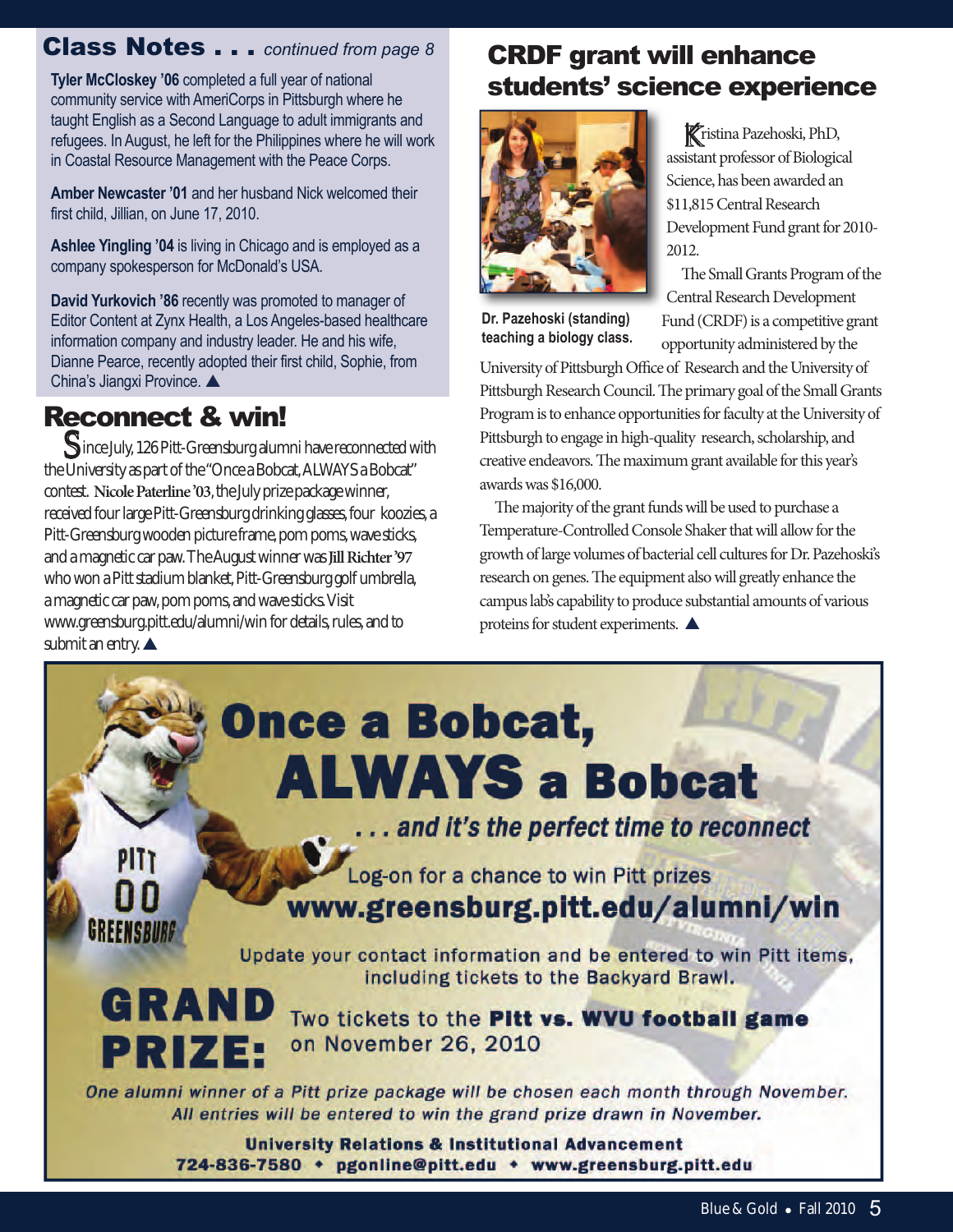## Pitt-Greensburg welcomes new faculty and staff

CAmPUS NEwS CAMPUS NEW

The University of Pittsburgh at Greensburg welcomes these new members of the faculty and staff:

**Cheryl Bailey**was hired as an administrative secretary in the Academic Affairs Office. She will also provide support to the University's new Education program.

**Dale Blasko**was hired as the chief of campus police **Missy Cremeens**was hired as the UPMC athletic trainer. **Caelyn DiSanti** was hired as an assistant women's basketball coach.

**Erin Eaton**was hired as the women's basketball coach and assistant athletic director.

**Jeffrey Everly**, PhD, was hired as an assistant professor of Psycholgy in the Behavioral Sciences Division.

**Amanda Folk**was hired as a referenece/PS librarian. **Clayton Garcia '10**was hired as an application developer. **Jessica Ghilani,** ABD, was hired as an instructor of

Communication in the Humanities Division.

**Jason Giran**was hired as the women's tennis coach. **Rich Gockel**was hired as the women's bowling coach.

**Merwin Hamm**was hired as the assistant men's cross country coach.

**Eric Kimball,**PhD, was hired as an assistant professor of History in the Behavioral Sciences Division.

**Jennifer Komenda '10** was hired as an Admissions counselor. **Bill Monstrola**was hired as the head coach of the women's softball team.

**Jeanne Moore**, EdD, was hired as an assistant professor of Education in the Behavorial Sciences Division.

**Michael Moyer**was hired as a campus police officer.

**Shelley Muto**was hired as an assistant women's soccer coach.

**Erick Randolph**was hired as the graduate resident director and will oversee Westmoreland Hall.

**Floyd Shroyer** was hired as an assistant women's softball coach. **Sabrina Smith-Reed**was hired as an academic advisor.

**Brian Root '04**was hired as the assistant director of Housing and Residence Life.

**Troy Ross '99**was promoted to director of Housing and Residence Life.

**Steven Satterlee**was hired as the director of Campus Activities. **Sean Strickland**was hired as the men's basketball coach.

Chris Thompson was hired as a campus police officer.

**Jonathan Vallano**, PhD, was hired as an assistant professor of Psychology in the Behavioral Sciences Division.

**Chuck Wigle** was hired as an assistant men's soccer coach. Sarah Young was hired as resident director.

## Pitt-Greensburg ROTC commissions four new officers



**From left: 2Lt. Aaron Grieb, 2Lt. Lucas Killmeyer, 2Lt. Alyson Kohler, and 2Lt. Evan Randall.**

The University of Pittsburgh at Greensburg Army ROTC commissioned four new officers in a ceremony held on campus in August. The three men and one woman, each commissioned as a second lieutenant (2nd Lt.), constitute the largest ROTC class commissioned from the Pitt-Greensburg campus. Following the Oath of Office, each candidate received his or her lieutenant bars from a family member or friend.

The four candidates receiving their commissions are listed below. Second Lieutenant Aaron Grieb '10 attended the University of Pittsburgh at Greensburg before transferring to the Swanson School of Engineering at the University of Pittsburgh, where he graduated with a BS in Computer Engineering. He currently resides in Westminster, MD, where he is employed as a software engineer.

Second Lieutenant Lucas Killmeyer '10 graduated with a BS in Business Management. He currently lives in Plum, PA.

Second Lieutenant Alyson Kohler '10 graduated as valedictorian from Pitt-Greensburg with a BS in Biological Sciences. She currently resides in Greensburg, PA.

Second Lieutenant Evan Randall '10 graduated with a BA in History. He currently lives in Greensburg.

For the 2010-2011 academic year, two seniors, six juniors, 10 sophomores, and 20 freshmen will participate in ROTC at Pitt-Greensburg, according to Maj. Michael Zabrzeski, the ROTC Senior Military Science Instructor at Pitt-Greensburg.

Visit the news section of www.greeensburg.pitt.edu to see additional photos and learn more about the program.  $\blacktriangle$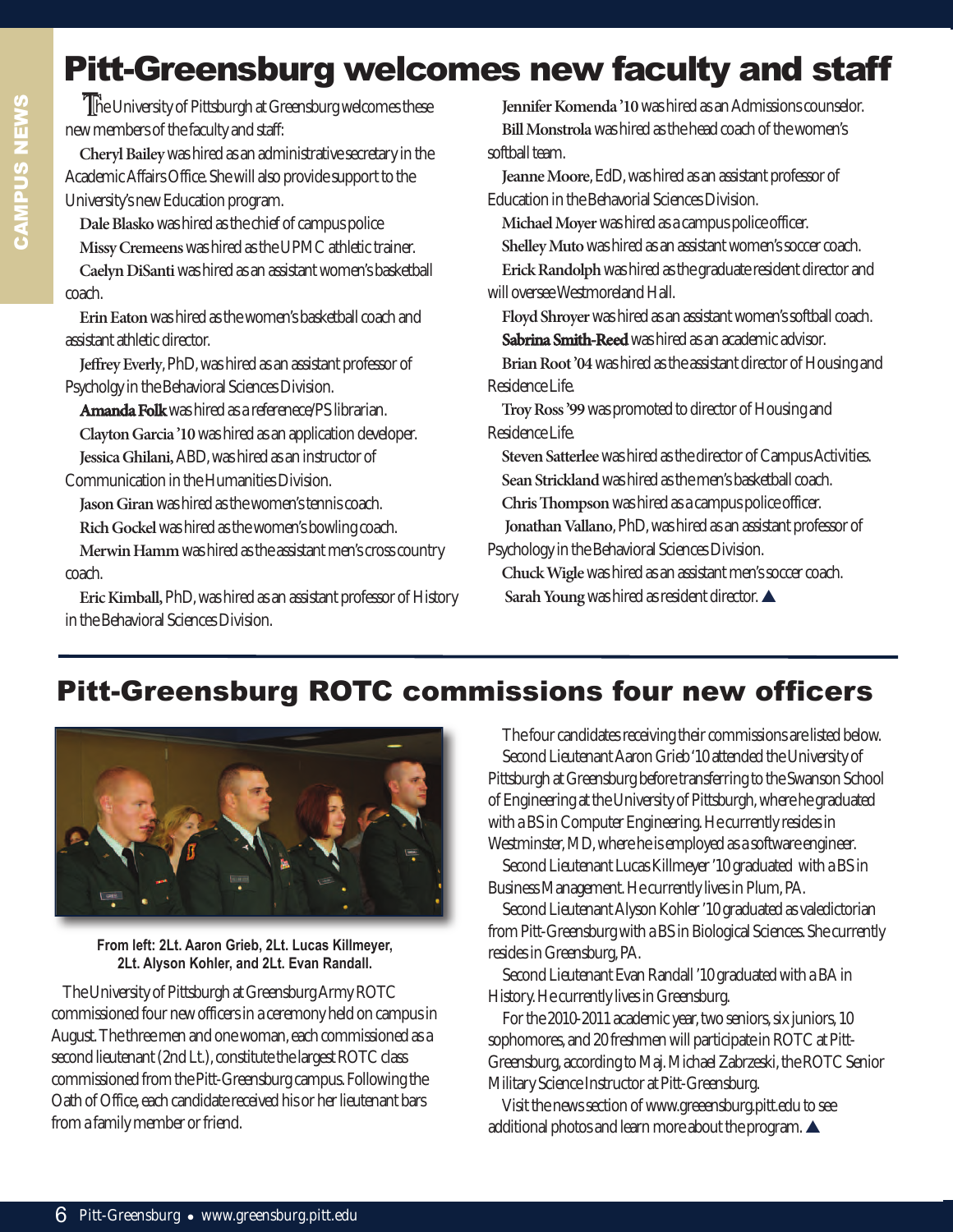## Featured Events

## *Center for Professional Growth:* **Expert panelists to provide insight on healthcare reform**

**The Center for Professional Growth at Pitt-Greensburg will host "How"** Health Care Reform Will Affect Your Business" on Tuesday, October 26, at the Mary Lou Campana Chapel and Lecture Center. This free program, which will offer a continental breakfast at 7:30 a.m., begins at 8 a.m. Registration may be completed on-line at www.greensburg.pitt.edu/about/cpg.

John Kozar, director of Benefits for the University of Pittsburgh; Catherine L. Creech, principal, National Tax, Ernst & Young LLP (Washington, DC); and John Fedele, Esq., chief legal counsel for Excela Health will serve as panelists and provide a one-hour presentation followed by a question-and-answer session. Please note that this forum is not meant to be a political discussion, but rather to provide realistic answers and practices for those charged with implementing the changes.

"While the future of health care reform is still uncertain, changes already are taking affect," explained Linda Morlacci, Manager for the Center for Professional Growth. "If you own a business, are responsible for company benefits, or provide legal services for a company, you need to start planning now so that you are prepared for the changes." $\blacktriangle$ 

## *Joan Chambers Concert Series:*  **thingNY and tenor Andrew Zimmerman**



**T** he Joan Chambers Concert Series will present two performances during the fall 2010 semester. Both events will be held in the Mary Lou Campana Chapel and Lecture Center. Made possible by the Joan Chambers Endowment, the performances are free and open to the public.

New music ensemble thingNY fuses experimentation with theatrically-charged chamber music. The group's collaboratively composed ADDDDDDDDD is an opera exploring the sweet sounds of excess. In a poetically verbose blend of noise, song, and spoken word, the five composers/performers highlight the everyday excesses of everyday life as told through chants, rants, and advertising. The opera quickly becomes a montage of numbers, appointments, peeves, dreams and commercial interruptions in five-part harmony. The program begins at the special time of 8 p.m.

Tenor Andrew Zimmerman will perform at 7:30 p.m. on November 12. Director of the Doña Ana Lyric Opera, he has sung as the lead tenor in more than 50 operatic productions in more than 20 European opera houses. His roles include such parts as the tenor leads in La Boheme, Tosca, and Madame Butterfly. For the last 10 years, Zimmerman's careers have centered upon the Heldentenor repetoire where he has sung Tristan in Tristan und Isolde,Canio in I Pagliacci, and Samson in Samson



and Delilah. He constantly receives critical acclaim for the depth of his dramatic interpretation, ringing high notes, and extraordinary vocal stamina.

## *Fundraiser for Carnegie Hall performance:* **Pitt-Greensburg Chorale solo concert**



**J**oin the Pitt-Greensburg Chorale at 7:30 p.m. on October 29 in the Mary Lou Campana Chapel and Lecture Center as it presents the individual voices of the choir in a concert of classical and popular music.

The concert is part of the group's quest to get to Carnegie Hall in New York City. Last year, the Chorale received a once-in-a-lifetime invitation to sing at this renowned musical venue, where they would join other choirs from around the country in singing with professional soloists and orchestra in an intense weekend of rehearsal and performance.

Donations toward this trip will be accepted at this event.

## Fall Events *continued from page 8*

## October 28-31

**Homecoming Weekend at the University of Pittsburgh in Oakland.**Visit www.pitt.edu/homecoming for details.

## October 29:

The Pitt-Greensburg Chorale and Chamber Singers present a solo concert as a benefit fundraiser for their Carnegie Hall Concert. The program begins at 7:30 p.m. in the Mary Lou Campana Chapel and Lecture Center.

## November 14 and 15

Pitt-Greensburg invites high school juniors and seniors to experience life at Pitt-Greensburg during its Overnight Visit. Prospective students stay in residence halls, attend class sessions, and enjoy a few campus activities. The program begins at 5 p.m. on Sunday and ends at approximately 1:30 p.m. on Monday and includes a student-led walking tour of campus. A \$45 application fee waiver is offered to any student who attends this program. Call 724-836-9880 to register.

## November 18-20

The Pitt-Greensburg Theatre Company presents *Play It Again, Sam*by Woody Allen as its Fall 2010 production. All performances begin at 7:30 p.m. in the Ferguson Theater on the Pitt-Greensburg Campus. A buffet dinner will be available before the November 20 performance. For ticket information, contact Dr. Stephen Schrum, director of Theatre, at 724-836-7483.  $\triangle$